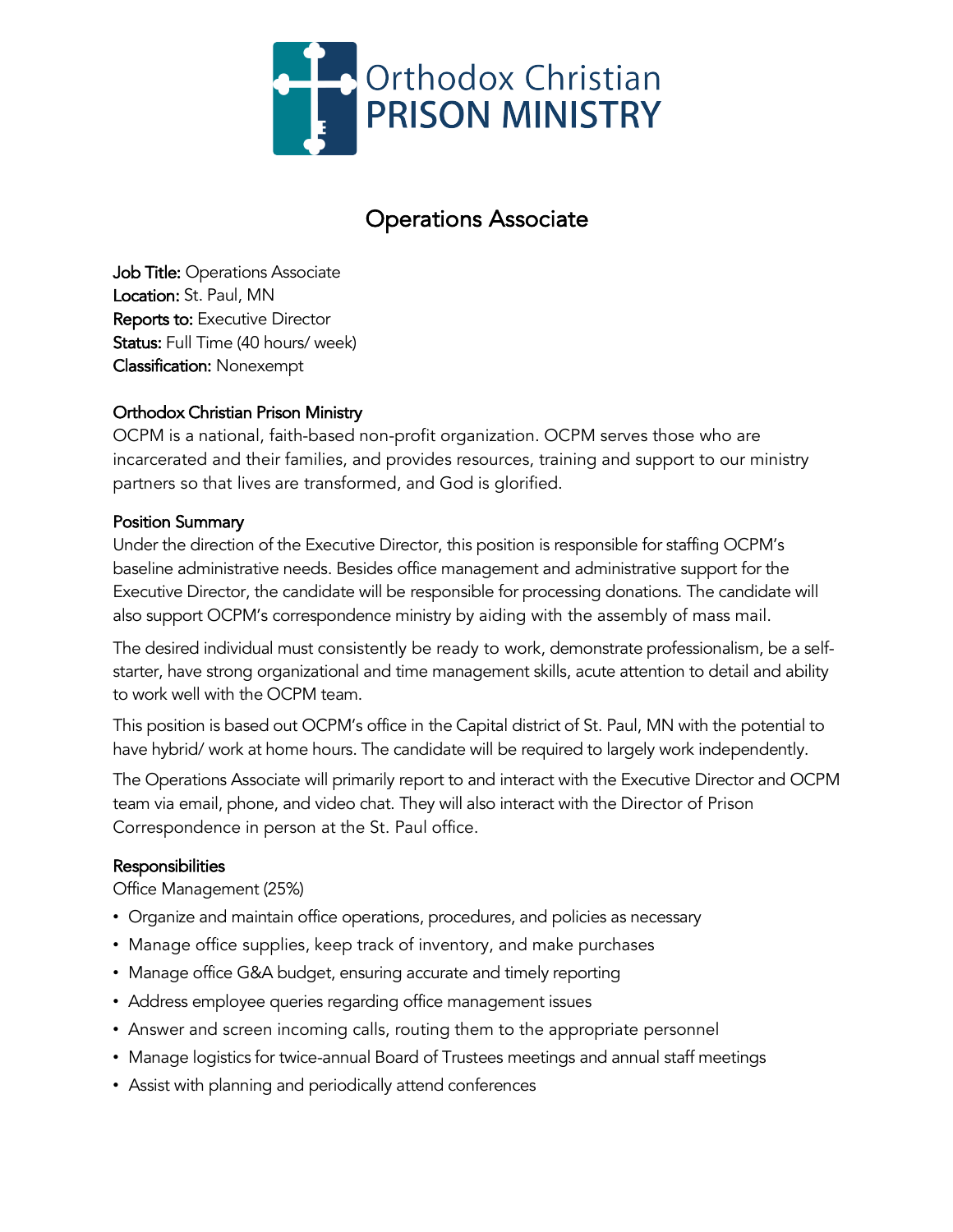- Assist in onboarding new hires
- Manage and update state nonprofit registrations
- ! Liaise with insurance broker to keep policies current

## Executive Support (15%)

- ! Provide clerical and administrative support to the Executive Director as requested
- ! Create well-organized, grammatically correct correspondence (such as memos, meeting minutes, emails, reports, and other documents)
- ! Assist with making travel arrangements for Executive Director and other staff as directed

## Gift Processing & Donor Support (30%)

- ! Open and document all incoming donor mail, including entering donor data into database
- Verify and input all online donations into donor database
- ! Generate and prepare donation receipts
- Deposit funds received
- Assist with grant progress reports
- ! Field donor inquiries that are mechanical in nature
- ! Print, assemble, and mail special donor outreaches

Correspondence Ministry Support (30%)

- Assemble large scale mailers as directed
- Operate a postage meter and folding machine
- ! Assemble packages for shipping to individual prisoners, online purchases, and to prison libraries
- Make runs to the post office to pick up and drop off mail

#### Qualifications and experience

Nonprofit experience; proficiencies in Excel and database management; strong organizational, problem-solving skills; ability to manage priorities and workflow; experience with G-suite a plus; respectful and appreciative to OCPM's mission, and a self-starter needing little supervision.

Associate's degree or equivalent with 2-4 years related experience or combination of education and experience preferred.

As a small organization, a significant amount of flexibility and teamwork is required. Employees are expected to work collaboratively to ensure OCPM's success.

## Work Conditions

OCPM is primarily a remote organization. However, we have an office for processing prisoner mail in the Capital District of St. Paul, Minnesota. This position will be expected to be at the mail processing